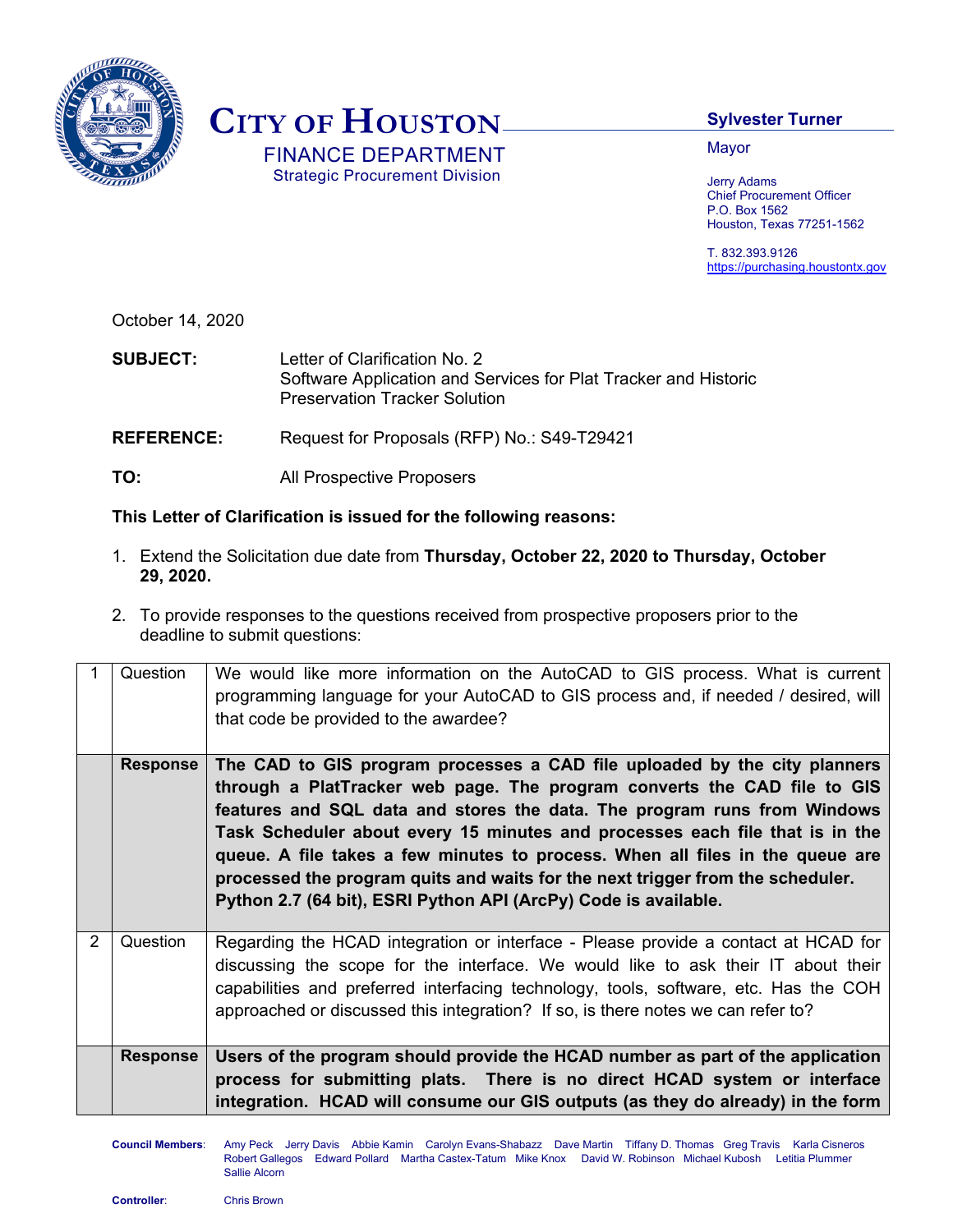|   |                 | of a web service. Our GIS Data (in-house) already contains the HCAD information                                                                                                                                                                                                                                                                                                                                                                                                                                                                                                                                                                                                                                                                                              |
|---|-----------------|------------------------------------------------------------------------------------------------------------------------------------------------------------------------------------------------------------------------------------------------------------------------------------------------------------------------------------------------------------------------------------------------------------------------------------------------------------------------------------------------------------------------------------------------------------------------------------------------------------------------------------------------------------------------------------------------------------------------------------------------------------------------------|
|   |                 | necessary for viewing within the application. HCAD consumes web services the                                                                                                                                                                                                                                                                                                                                                                                                                                                                                                                                                                                                                                                                                                 |
|   |                 | City generates from intake of plat documents.                                                                                                                                                                                                                                                                                                                                                                                                                                                                                                                                                                                                                                                                                                                                |
| 3 | Question        | Regarding Data Migration, is it the City expectation for chosen provider to migrate the<br>data from the Plat & Historic Tracker current database to the new platform database?                                                                                                                                                                                                                                                                                                                                                                                                                                                                                                                                                                                              |
|   | <b>Response</b> | Yes.                                                                                                                                                                                                                                                                                                                                                                                                                                                                                                                                                                                                                                                                                                                                                                         |
| 4 | Question        | Regarding Integration with ESRI GIS - What type of integration is this referring to?<br>Database connections for inserting data or retrieving data, or providing a data source<br>for an ESRI web or desktop application?                                                                                                                                                                                                                                                                                                                                                                                                                                                                                                                                                    |
|   | Response        | <b>Plat Locator:</b><br><b>Published ArcGIS server geoprocessing service</b><br><b>Published ArcGIS server map service</b><br><b>Python arcpy ESRI API</b><br><b>CAD Import:</b><br><b>Python arcpy ESRI API</b><br>SQL Server database connection to Plattracker database<br><b>CAD Union GIS Layers:</b><br><b>Python arcpy ESRI API</b><br>SQL Server database connection to Plattracker database                                                                                                                                                                                                                                                                                                                                                                         |
|   |                 | ArcGIS Addressing Tools (for PD Addressing team)<br><b>ArcGIS Desktop extension</b><br>SQL Server database connection to Plattracker database<br><b>Microsoft Visual Studio .Net</b><br><b>ArcObjects</b><br>Our GIS system is separate from PlatTracker. PlatTracker gets information from<br>our SDE database. This will need to be an API function call or web service.<br>The City has an addressing tool which gets information from the PlatTracker<br>database and retrieves application names and CAD file location. CAD files are<br>not stored in this database but PlatTracker database does store the file locations.<br>We will need access through an API to do a function call to query the SAAS<br>solution's database to get info for this addressing tool. |
| 5 | Question        | Regarding Clickbook - Is the City willing to use a scheduling capability available in the<br>SaaS platform if available?                                                                                                                                                                                                                                                                                                                                                                                                                                                                                                                                                                                                                                                     |
|   | <b>Response</b> | Yes.                                                                                                                                                                                                                                                                                                                                                                                                                                                                                                                                                                                                                                                                                                                                                                         |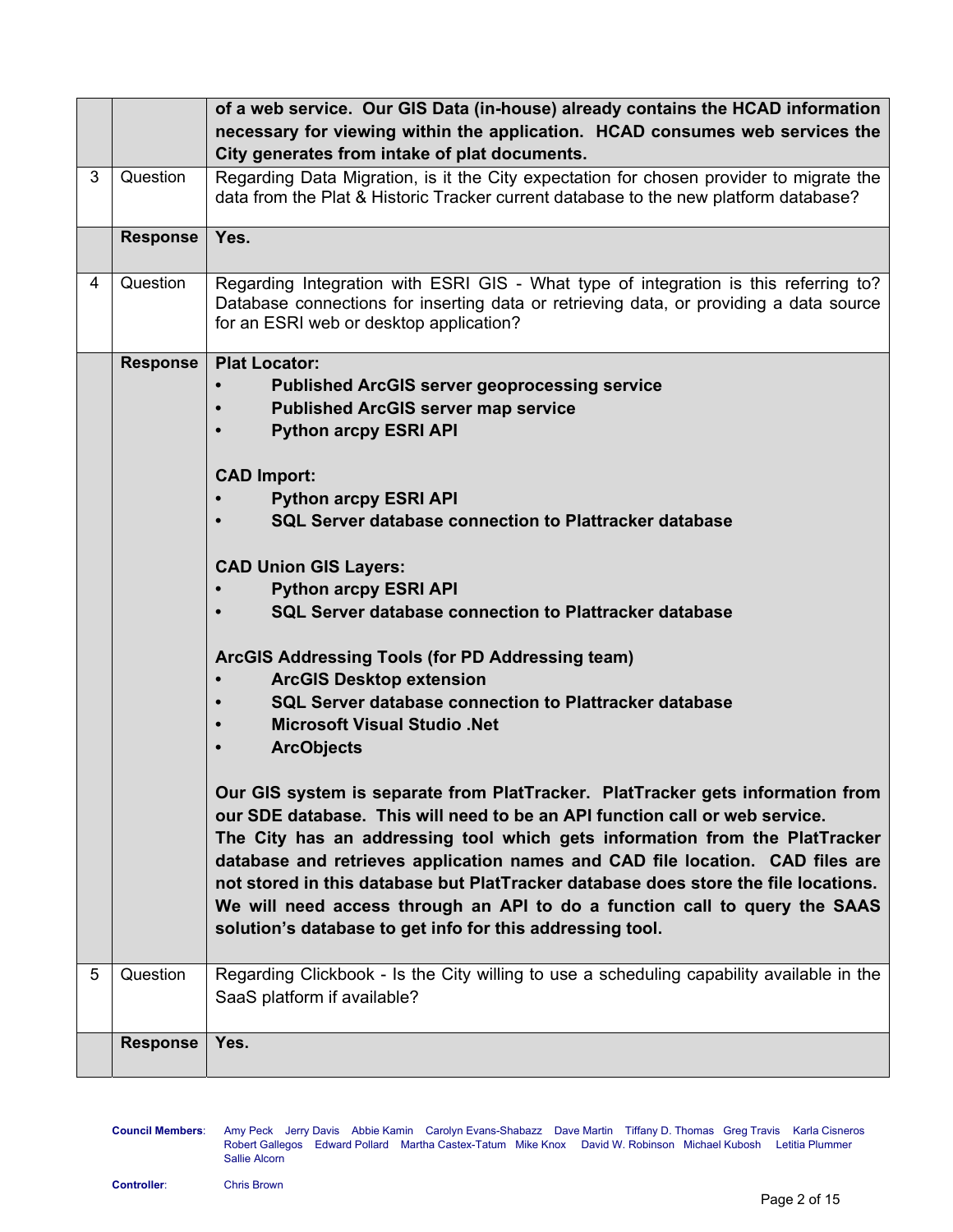| 6               | Question        | Regarding Active Directory – Is this for AD of internal City staff for single sign on<br>capability only? What else will be expected for integration with AD?                                                                                                                       |
|-----------------|-----------------|-------------------------------------------------------------------------------------------------------------------------------------------------------------------------------------------------------------------------------------------------------------------------------------|
|                 | <b>Response</b> | External users will need to have another account creation option like SAML or some<br>other option. This is up to the vendor.                                                                                                                                                       |
| $\overline{7}$  | Question        | Regarding Power BI -- What will be the expected delivery method for the City to use<br>POWER BI, will a connection to the Cloud SaaS database be sufficient or will it be<br>expected to have a copy of the Platform databases on premise?                                          |
|                 | <b>Response</b> | If the vendor provides PowerBI solution, then we will work with Houston IT to<br>determine the proper model. We may need to have abilities to download the data<br>internally (at a minimum) in batch mode to be able to refresh internal databases. This<br>may be an ETL process. |
| 8               | Question        | Regarding ServiceNow - What exactly is Test Tracking and how does it relate to the<br>current Plat and Historic Tracker.                                                                                                                                                            |
|                 | <b>Response</b> | Service Now has nothing to do with PlatTracker or HPT directly. Service now is a<br>separate trouble ticket system and tracker for email communication to report<br>problems and submit City IT trouble tickets internally.                                                         |
| 9               | Question        | Regarding ProjectDox - How do you want to integrate with this?                                                                                                                                                                                                                      |
|                 | <b>Response</b> | We're not integrating with ProjectDox at this time.                                                                                                                                                                                                                                 |
| 10 <sup>°</sup> | Question        | What is the budget for this project? Have the funds been allocated?                                                                                                                                                                                                                 |
|                 | <b>Response</b> | No, the City is not disclosing the budget at this time.                                                                                                                                                                                                                             |
| 11              | Question        | Can the city elaborate the use of clickbooks for this project?<br>Can this be part of the proposed solution or is it City's desire to use scheduling on<br>clickbooks with the new system?                                                                                          |
|                 | <b>Response</b> | Clickbooks is being used in lieu of an integrated solution as a stop-gap measure. It<br>would be more advantageous for the new system to include scheduling without<br>relying on Clickbooks.                                                                                       |
| 12              | Question        | Can the City define the integrations and if they are bidirectional?                                                                                                                                                                                                                 |
|                 | <b>Response</b> | If referring to GIS, it is 1-way communication from PlatTracker to GIS.                                                                                                                                                                                                             |
| 13              | Question        | As stated in the solicitation the City requires the migration of data starting from 2013.<br>Can the City give us the volume of the data that needs to be migrated? (eg: number of<br>records, number of files and the maximum size of a file)                                      |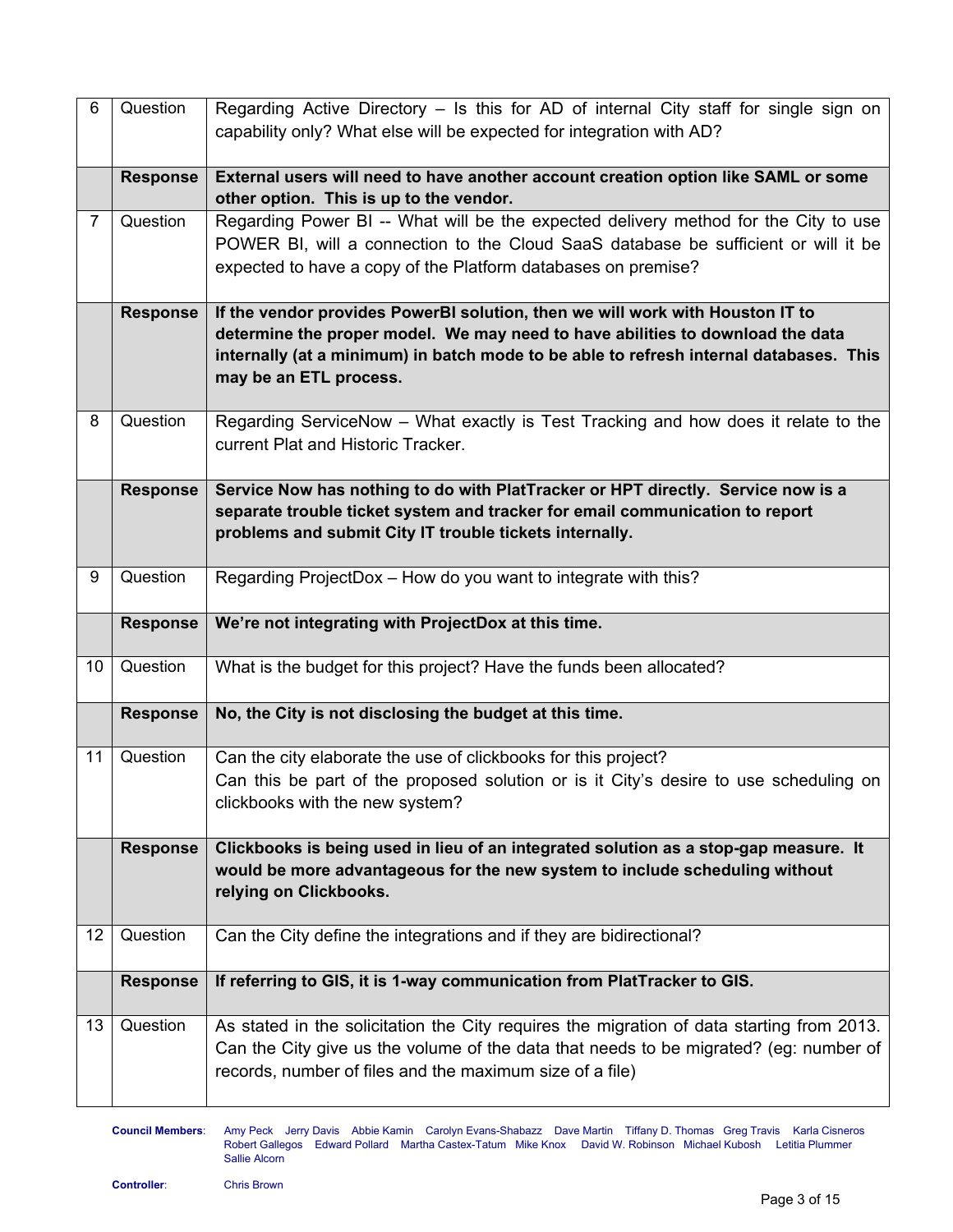|    | <b>Response</b> | <b>PlatTracker</b><br><b>SQL Server Database size: 4 GB</b><br>PlatTracker related files (Mostly PDFs, Auto CAD .DWGs, EXCEL, DOCX)<br>Number of Files: 565,440<br>Total of file sizes: 448 GB<br>Maximum file size allowed: 40 MB (limitation is only for applicants)                                                                                                                                                                                                                                                                                                                                       |
|----|-----------------|--------------------------------------------------------------------------------------------------------------------------------------------------------------------------------------------------------------------------------------------------------------------------------------------------------------------------------------------------------------------------------------------------------------------------------------------------------------------------------------------------------------------------------------------------------------------------------------------------------------|
| 14 | Question        | In the RFP the City states that you are "experiencing some of the common technical<br>and operational challenges with incorporating non-native data sources such as CAD<br>into their enterprise GIS". Can the City provide more details on the challenges that you<br>are experiencing?                                                                                                                                                                                                                                                                                                                     |
|    | <b>Response</b> | At the time of PlatTracker creation, there was no existing method for accepting<br>CAD drawings into an application and allowing the user to verify its placement.<br>There was some consideration for skipping CAD file usage and simply requesting<br>ESRI shapefiles, which would certainly make the process simpler. However, the<br>shapefile structure is not capable of preserving true arc geometry which is<br>needed. CAD files do preserve true arcs, so they are used to convey polygon<br>data.                                                                                                 |
| 15 | Question        | Exhibit VI, Functional Regs - Plat Tracker, reg. 88: What level of access do external<br>agencies need?                                                                                                                                                                                                                                                                                                                                                                                                                                                                                                      |
|    | <b>Response</b> | Applicants and external agencies will need access and their user type is usually<br>read-only but should see all parts of app and be able to attach documents and<br>add comments. External agencies may not need to see all the application<br>components that we see internally.<br>In HPT, there are no agencies (now), but they should be able to see and<br>comment.<br>PlatTracker - you are an applicant or agency. There is no direct public access.<br>HPT - can view limited info on applications without roles or an account. View /<br>user permissions will vary based on role the account has. |
| 16 | Question        | Exhibit VII, Technical Requirements, req. 15: How long will the City need to access an<br>audit trail of changes made? Does the City need to track all data fields or are there<br>specific fields that need to be tracked?                                                                                                                                                                                                                                                                                                                                                                                  |
|    | <b>Response</b> | Currently PlatTracker changes have been recorded since its beginning in 2013.<br>We want 3-year or 5-year retention term (depending on the life of the provided<br>solution) for tracking changes on all applications. For columns, there are five<br>columns in 2 tables for HPT and 119 columns in 12 tables for PlatTracker<br>currently in tracking.                                                                                                                                                                                                                                                     |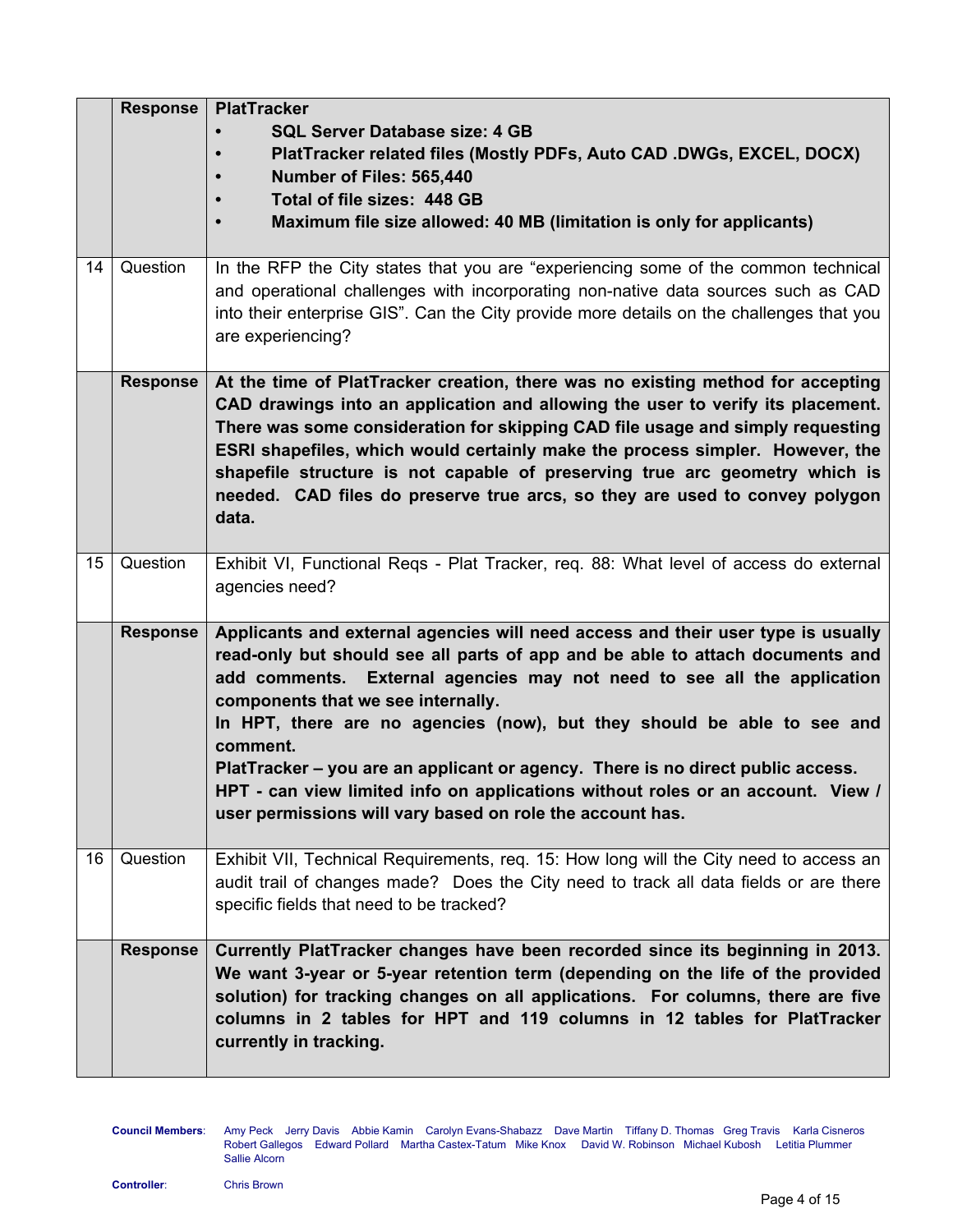| 17 | Question                                                                                                                                                                                                                                                                            |                                    | Exhibit VII, Technical Requirements, req. 11: Does the City have a platform preference?<br>Is the City open to non-Microsoft platform technologies?                                                                             |
|----|-------------------------------------------------------------------------------------------------------------------------------------------------------------------------------------------------------------------------------------------------------------------------------------|------------------------------------|---------------------------------------------------------------------------------------------------------------------------------------------------------------------------------------------------------------------------------|
|    | <b>Response</b>                                                                                                                                                                                                                                                                     |                                    | As stated in requirement 11, no, but it needs to be nonproprietary.                                                                                                                                                             |
| 18 | Question                                                                                                                                                                                                                                                                            |                                    | Can the City provide further details on how ProjectDox is currently utilized for<br>Permitting? For the future state is it desired to continue to use it for Permitting or to<br>have the proposed solution replace ProjectDox? |
|    | <b>Response</b>                                                                                                                                                                                                                                                                     |                                    | We are not integrating with ProjectDox at this time.                                                                                                                                                                            |
| 19 | Question                                                                                                                                                                                                                                                                            |                                    | Can the city provide details around the User's roles to include but not limited to Access<br>controls, data storage limits, offline functionality?                                                                              |
|    | <b>Response</b>                                                                                                                                                                                                                                                                     | <b>Role Name</b>                   | <b>Description</b>                                                                                                                                                                                                              |
|    |                                                                                                                                                                                                                                                                                     | eDRC Admin                         | can view/edit everything. only role that can edit roles and<br>menus                                                                                                                                                            |
|    |                                                                                                                                                                                                                                                                                     | <b>Planner Admin</b>               | can approve organizations, assign<br>user<br>roles.<br>can<br>view/edit everything except submit application/recordation<br>or make payments.                                                                                   |
|    |                                                                                                                                                                                                                                                                                     | <b>Planner Editor</b>              | can view everything. main tasks include review application<br>/ recordation, upload document, markup drawing, generate<br>agendas, etc.                                                                                         |
|    |                                                                                                                                                                                                                                                                                     | <b>Applicant Admin</b>             | register his/her own company, assign /disable user,<br>search / submit application.                                                                                                                                             |
|    |                                                                                                                                                                                                                                                                                     | <b>Applicant Editor</b>            | submit application, upload document, and make payment.                                                                                                                                                                          |
|    |                                                                                                                                                                                                                                                                                     | <b>Reviewer Admin</b>              | Reviewer plus administrative privileges such us updating                                                                                                                                                                        |
|    |                                                                                                                                                                                                                                                                                     |                                    | his/her organization info and create/remove users for the<br>organization                                                                                                                                                       |
|    |                                                                                                                                                                                                                                                                                     | <b>Reviewer</b>                    | Users of agencies like county agencies and CenterPoint,<br>and internal city reviewers from PWE, Solid waste, etc. to<br>provide comments and supporting documents.                                                             |
|    |                                                                                                                                                                                                                                                                                     | <b>Report Admin</b>                | can view all reports including sensitive financial ones and<br>decide who can view what report                                                                                                                                  |
|    |                                                                                                                                                                                                                                                                                     | <b>Viewer</b>                      | can view everything but update nothing.                                                                                                                                                                                         |
|    |                                                                                                                                                                                                                                                                                     | <b>Addressing</b><br><b>Editor</b> | for desktop addressing tool only                                                                                                                                                                                                |
|    |                                                                                                                                                                                                                                                                                     | <b>Actions agendas.</b>            | Outside of PlatTracker, planners have file access through shared folders to<br>access legacy DRC files as well as to shared folder containing the Meeting and                                                                   |
|    |                                                                                                                                                                                                                                                                                     |                                    |                                                                                                                                                                                                                                 |
| 20 | Question                                                                                                                                                                                                                                                                            |                                    | Exhibit VII, Technical Requirements, req. 81: "Provide capability to download GIS data                                                                                                                                          |
|    |                                                                                                                                                                                                                                                                                     |                                    | for offline use." GIS data can contain large amounts of data and are not ideal for                                                                                                                                              |
|    |                                                                                                                                                                                                                                                                                     |                                    | downloading. Can the City provide more details on how much data needs to be                                                                                                                                                     |
|    |                                                                                                                                                                                                                                                                                     |                                    | available offline and what the City intended use is for the data?                                                                                                                                                               |
|    | <b>Council Members:</b><br>Amy Peck Jerry Davis Abbie Kamin Carolyn Evans-Shabazz Dave Martin Tiffany D. Thomas Greg Travis Karla Cisneros<br>Robert Gallegos Edward Pollard Martha Castex-Tatum Mike Knox David W. Robinson Michael Kubosh Letitia Plummer<br><b>Sallie Alcorn</b> |                                    |                                                                                                                                                                                                                                 |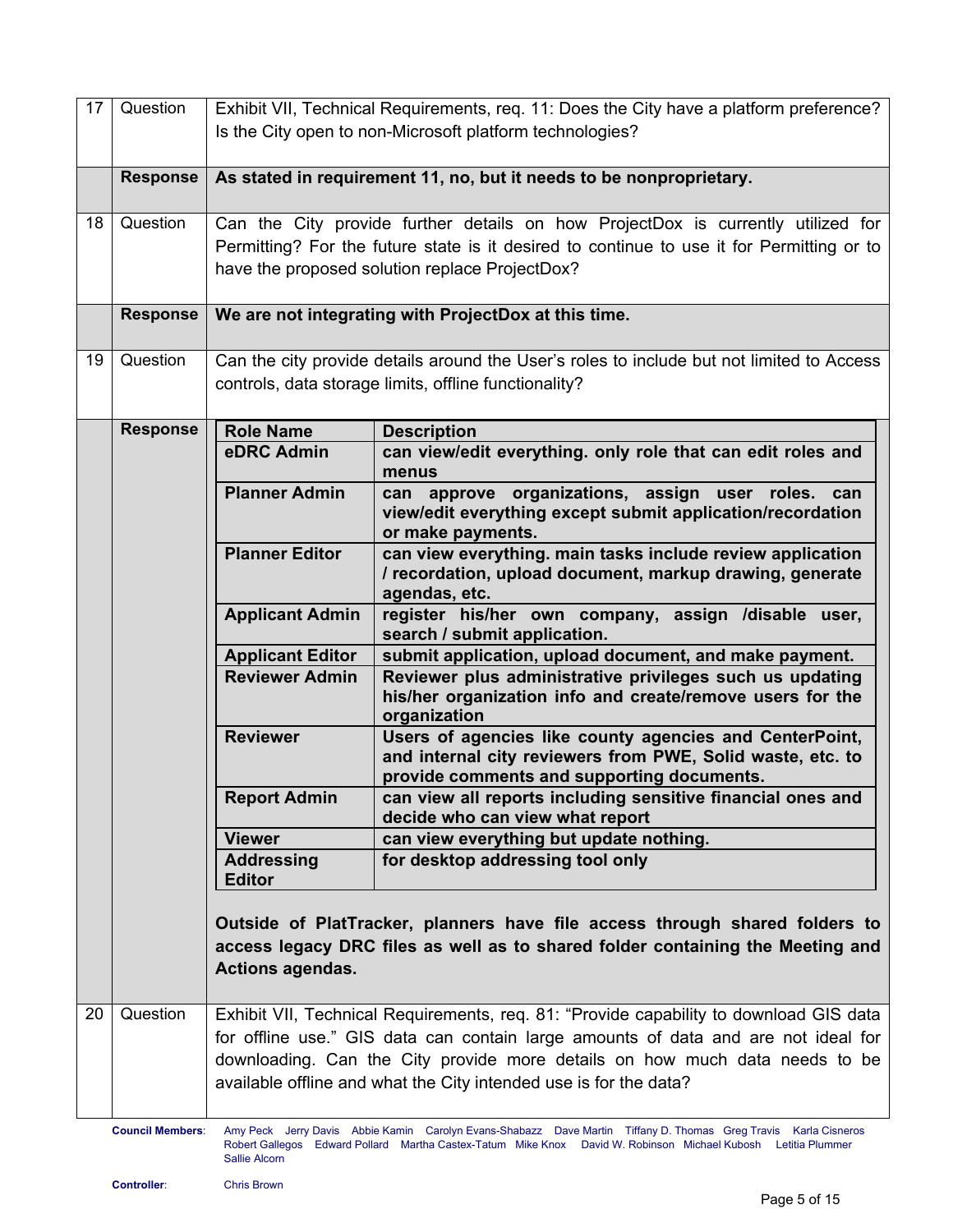|    | <b>Response</b> | Right now there is a spatial view created by joining the converted CAD drawing<br>polygons to the platTracker application table. Data is pulled from plattracker<br>application table to join. Right now there is no downloadable data. It's only<br>consumable through WMS service. Would prefer line and / or polygon FGDB or<br>shapefiles available for download.                                                                                                                                                                                                                                          |
|----|-----------------|----------------------------------------------------------------------------------------------------------------------------------------------------------------------------------------------------------------------------------------------------------------------------------------------------------------------------------------------------------------------------------------------------------------------------------------------------------------------------------------------------------------------------------------------------------------------------------------------------------------|
| 21 | Question        | Given the current pandemic environment would the City extend the submission<br>deadline of the proposal until 10/23/20 to allow vendors sufficient time to finalize<br>submissions based on the City's responses to questions?                                                                                                                                                                                                                                                                                                                                                                                 |
|    | <b>Response</b> | Yes, Letter of Clarification No. 1 was issued extending the Solicitation Due Date<br>to October 22, 2020.                                                                                                                                                                                                                                                                                                                                                                                                                                                                                                      |
| 22 | Question        | RFP Document/Section II.A.I.V.3 Data Conversion and Migration - Could you please<br>provide more details on the type & size of data to be converted from the legacy<br>applications?                                                                                                                                                                                                                                                                                                                                                                                                                           |
|    | <b>Response</b> | Please see No. 13 above for PlatTracker.<br>HPT:<br>As of 9/14/2020<br>SQL Server database size: 16 GB<br>The total volume of the documents uploaded is 15525482860 BYTES (14.45 GB).<br>The rest (~1.55 GB) is related to actual application data<br>all uploaded files are stored in HPT_NEW SQL Server database.                                                                                                                                                                                                                                                                                            |
| 23 | Question        | Plat submittals/Application Intake - Could you please share some sample application<br>templates for submitting an application online in both the Plat Tracker & HPT?                                                                                                                                                                                                                                                                                                                                                                                                                                          |
|    | <b>Response</b> | Yes. Please see the user guide document here for PlatTracker:<br>https://edrc.houstontx.gov/edrc/Documents/PlatTracker-Applicant-User-<br>Guide.pdf<br>Additional instructions and documentation are found in the PlatTracker Public<br>Link section (in the right-side blue box) on the following page:<br>https://edrc.houstontx.gov/edrc/login.aspx<br>For the Historic Preservation Tracker, additional information is here:<br>https://cohweb.houstontx.gov/hpt/<br>The HPT user guide is located here:<br>https://cohweb.houstontx.gov/hpt/Documents/HPT_Registration_Guide.pdf?t=637<br>358733471956082 |
| 24 | Question        | Plat submittals/Application Intake - Could you please provide more details on what are<br>the expectations from the functionality "Ability to propose street names."?                                                                                                                                                                                                                                                                                                                                                                                                                                          |
|    | <b>Response</b> | Applicants must be able enter proposed street names into the PlatTracker                                                                                                                                                                                                                                                                                                                                                                                                                                                                                                                                       |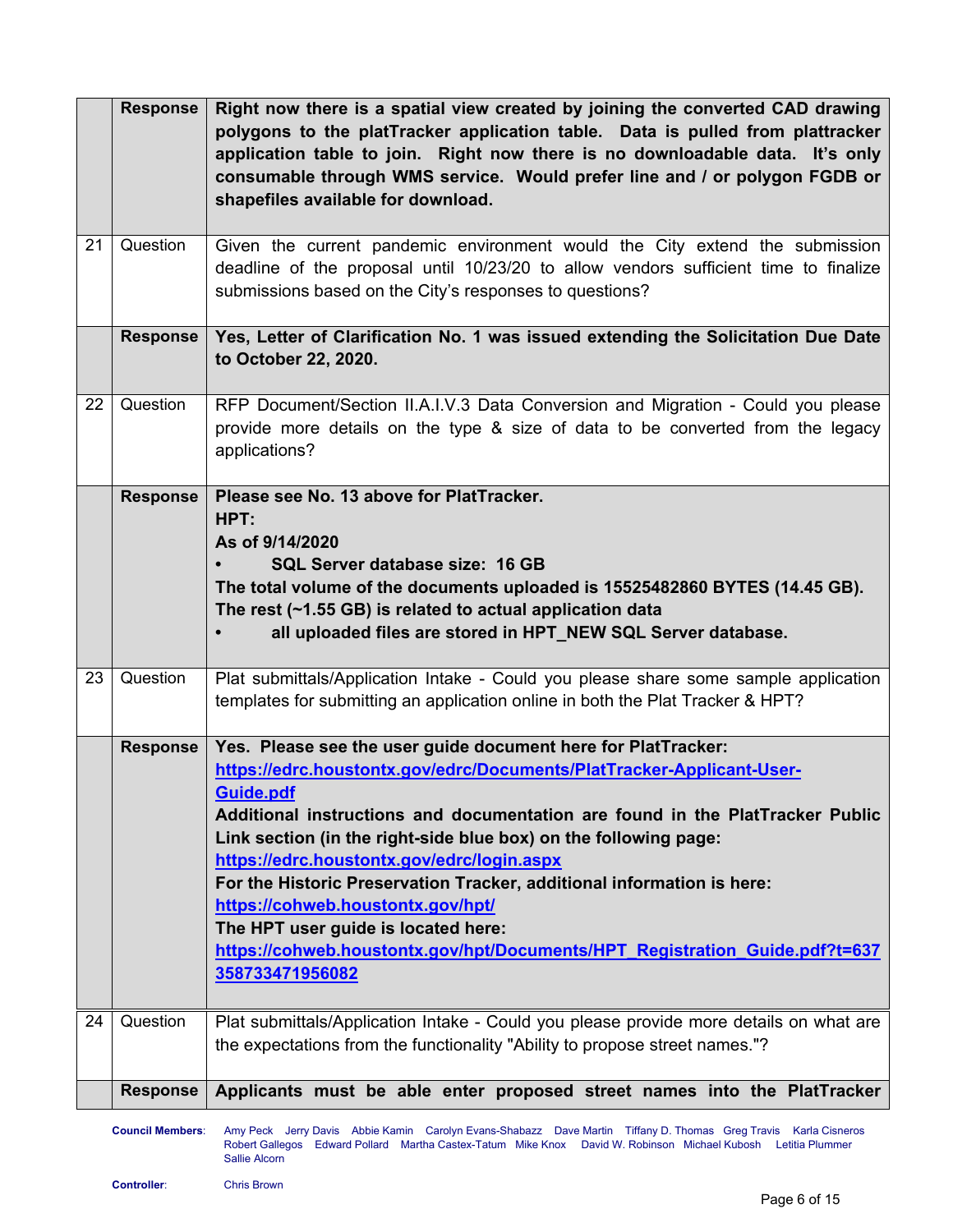|    |                 | application. They should have an option to verify if the proposed street name<br>meets the requirements of chapter 41 (Street naming standards, duplications and<br>sound-alike names) of the City of Houston code of ordinances.<br>PlatTracker user guide has more info (liked above in question 23). Also, the<br>department should have an option to identify when a reserved street name has<br>been expired as well as the ability to remove the expired name from the database.        |
|----|-----------------|-----------------------------------------------------------------------------------------------------------------------------------------------------------------------------------------------------------------------------------------------------------------------------------------------------------------------------------------------------------------------------------------------------------------------------------------------------------------------------------------------|
| 25 | Question        | Plat submittals/Application Intake - Could you please provide more details on what does<br>the "Ability to view and verify Registry Drawing File" mean? How would a user verify<br>these files?                                                                                                                                                                                                                                                                                               |
|    | <b>Response</b> | Applicants must be able to verify and confirm the correct geographic location of<br>the subdivision CAD drawing/ shapefiles. The current review process is done<br>visually on a web map during the application process. The applicant uploads<br>their CAD file and sees a preview on the map within the application. This process<br>is usually performed prior to the application submittal to allow the applicant to<br>make corrections and avoid delays during the application process. |
| 26 | Question        | Plat submittals/Application Intake - How would the PD users identify & check for<br>variances if the application has been previously submitted?                                                                                                                                                                                                                                                                                                                                               |
|    | <b>Response</b> | The geolocation ability would already tell us if there is a duplicate plat for the<br>same site. The applicants also have the option (in the submission form) to enter<br>previous applications associated with the location.                                                                                                                                                                                                                                                                 |
| 27 | Question        | Plat submittals/Online Payments - Please elaborate the expectations from the<br>functionality "Check-in in the business process"?                                                                                                                                                                                                                                                                                                                                                             |
|    | <b>Response</b> | This is the process for checking the completeness of an application before it<br>goes to the reviewer/planner. The planner has to review the application package<br>to ensure all documents have been properly submitted prior to adding them to<br>the planner queue. Application check-in and completeness are used<br>synonymously at PD.                                                                                                                                                  |
| 28 | Question        | Plat Submittals/Approvals and Certifications - How would the users enforce eligibility<br>and approval conditions?                                                                                                                                                                                                                                                                                                                                                                            |
|    | <b>Response</b> | Currently we do a CPC 101 form for determining eligibility and it is done manually<br>for PlatTracker. Enforcement is done by Code Enforcement (outside our<br>department). COA forms are used for determining eligibility manually in Historic<br>Team.<br>For agents, and owners there are different roles in HTP. There is no current<br>"enforcement" to automatically verify eligibility.                                                                                                |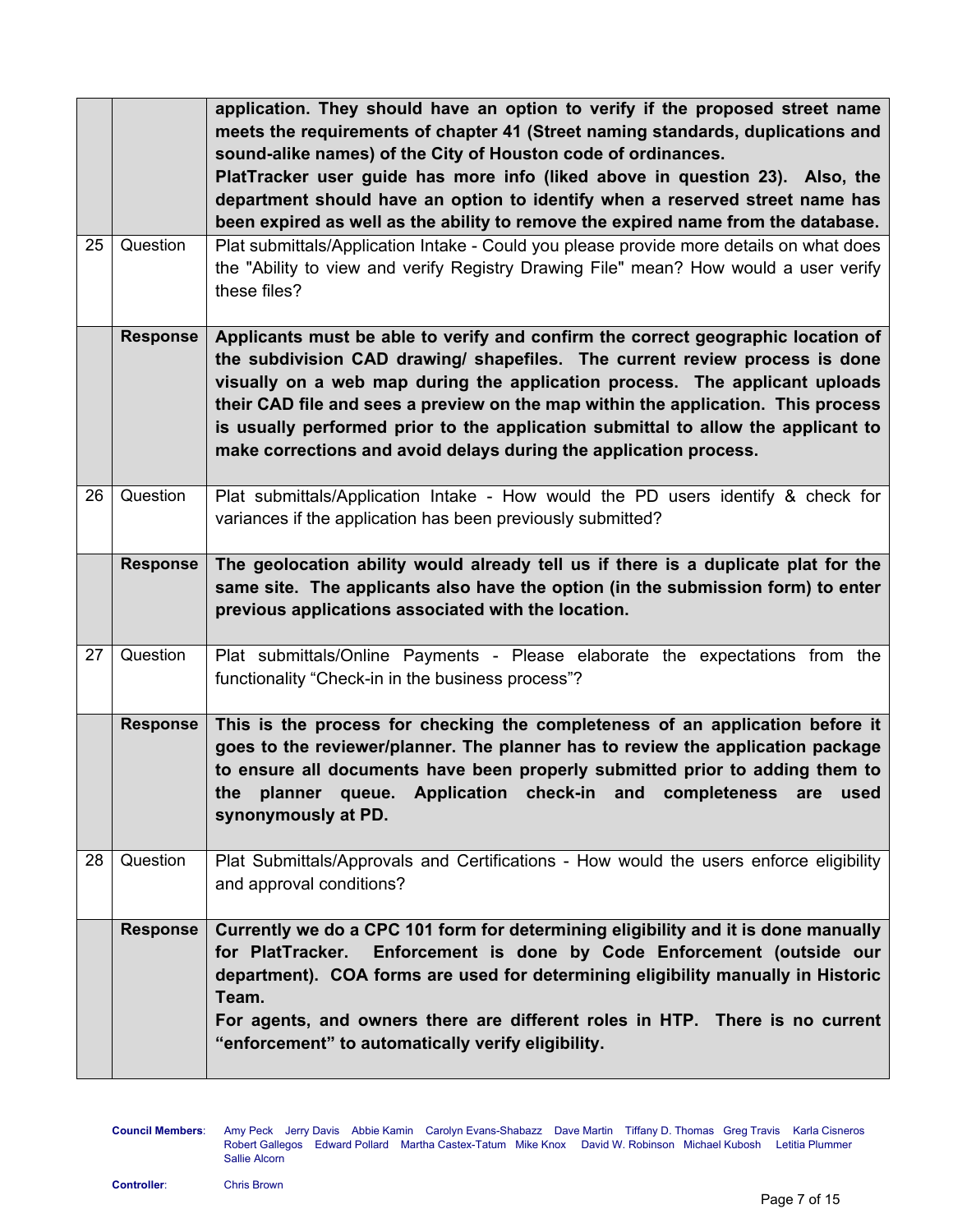| 29 | Question        | Plat Submittals/Approvals and Certifications - How do the users plan to use Phonetic<br>search with web-based application? Would they have laptops with microphone built in?                                                                                                                                                                                                                                                 |
|----|-----------------|------------------------------------------------------------------------------------------------------------------------------------------------------------------------------------------------------------------------------------------------------------------------------------------------------------------------------------------------------------------------------------------------------------------------------|
|    | <b>Response</b> | Requirement #53 - The intent of the phonetic aspect of this requirement is to<br>enable the ability to return a list of results alphabetically.                                                                                                                                                                                                                                                                              |
| 30 | Question        | Plat Management and Approvals/Agenda Management - Would the proposed solution<br>be integrated with the P&D website because one of the requirement states that the<br>users should have the ability to post updates and agenda on the P&D website?                                                                                                                                                                           |
|    | <b>Response</b> | Yes. The agenda is directly posted to the website. The agenda is a PDF creation<br>within PlatTracker that is posted directly to the PlatTracker (PD) site.                                                                                                                                                                                                                                                                  |
| 31 | Question        | Plat Management and Approvals/Plat Review and Mark ups - Please explain the<br>expected functionality for "Ability to view additional items when polygons/subdivision<br>plats are selected"                                                                                                                                                                                                                                 |
|    | <b>Response</b> | Ideally, on a map the user can click on submitted plats and see the other<br>polygons that are associated with it, which represent other plats.                                                                                                                                                                                                                                                                              |
| 32 | Question        | Functional Requirements-HPT / Application Intake/Online Fee and Payments - Please<br>explain what is required to be done in the system for "Ability to issue refunds by<br>authorized personnel". Would the system be crediting money in the accounts?                                                                                                                                                                       |
|    | <b>Response</b> | Finance team needs this to remain separate outside of the PT/ HPT system. No,<br>the system does not need to issue direct refunds, but rather trigger an alert to the<br>team that handles it externally. Refer to Requirement #27. Refunds were<br>specifically discussed for the HPT application. There are instances when the<br>refund would need to be issued based on the area calculation and verification.           |
| 33 | Question        | RFP Document/General - Is there any requirement of project resources to be located<br>within US boundaries only or resources can be located outside US as well?                                                                                                                                                                                                                                                              |
|    | <b>Response</b> | The City expects the core project team to be located in the US and will allow<br>offshore resources to support the implementation. However, all City data must<br>reside within the US and cannot be transferred/accessed outside the country. All<br>project resources (onshore and offshore) will be required to pass a background<br>check and must comply with the City's safety impact requirements and drug<br>policy. |
| 34 | Question        | RFP Document/Data Migration - For data migration, should cleaning of legacy data be<br>considered as the part of project scope as a responsibility of vendor?                                                                                                                                                                                                                                                                |
|    | <b>Response</b> | - No data cleaning is required of the vendor.                                                                                                                                                                                                                                                                                                                                                                                |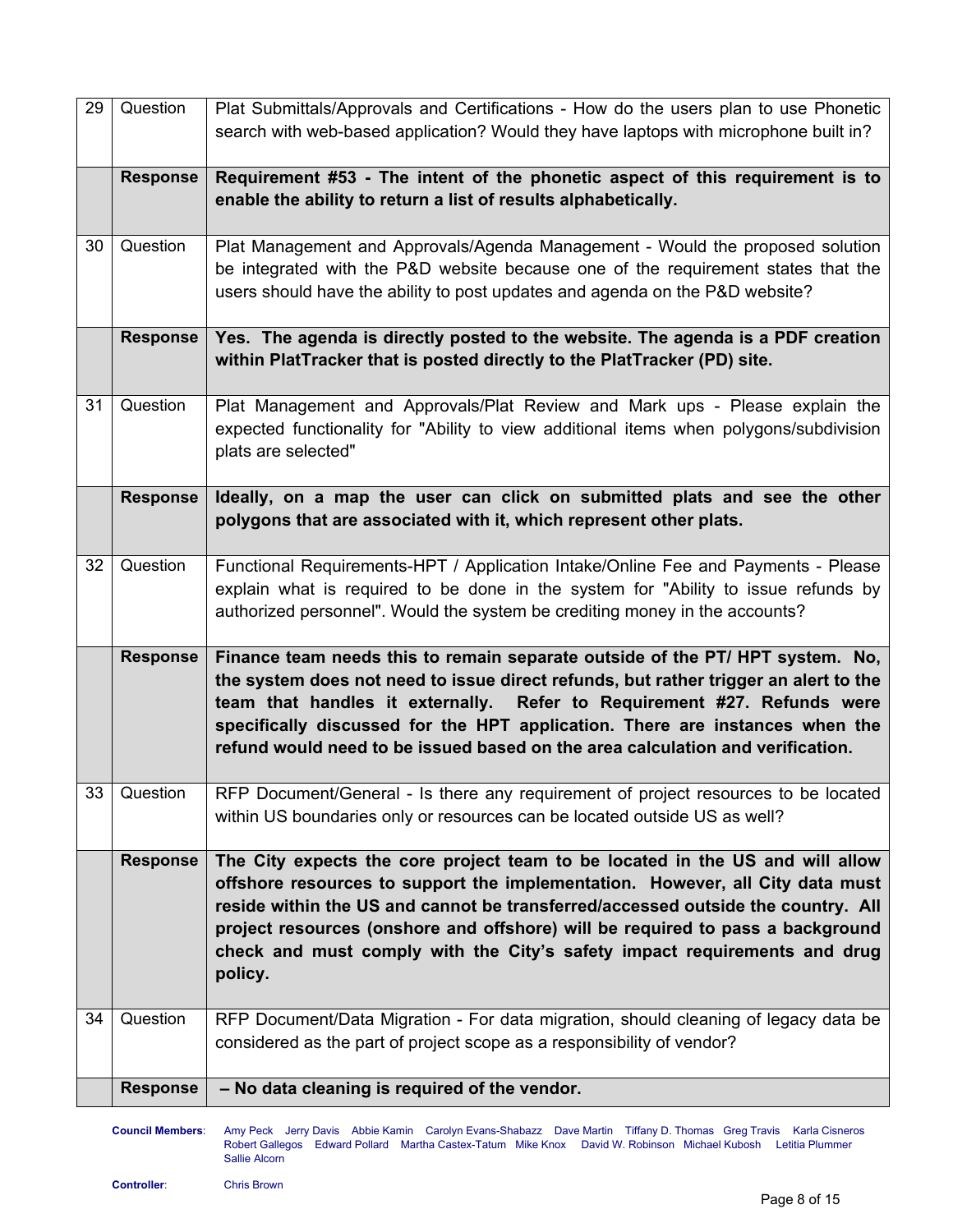| 35 | Question        | RFP Document/Section V - Will on-call support during the weekends is an acceptable<br>support option?                                                                                                                                                                                                                                                                     |
|----|-----------------|---------------------------------------------------------------------------------------------------------------------------------------------------------------------------------------------------------------------------------------------------------------------------------------------------------------------------------------------------------------------------|
|    | <b>Response</b> | Yes, on call on weekend (Sat - Sun) is fine.                                                                                                                                                                                                                                                                                                                              |
| 36 | Question        | Technical Requirements/GIS Requirements - Could you please explain what is meant<br>by "to avoid redundant/unnecessary data entry or data conversion into the new<br>system." in the context of integration with ArcGIS.                                                                                                                                                  |
|    | <b>Response</b> | This means that we would prefer that the solution utilize our existing standards<br>for GIS and not require redundant conversion across various GIS platforms and<br>formats.                                                                                                                                                                                             |
| 37 | Question        | Technical Requirements/GIS Requirements - What type of GIS data is required to be<br>available for download for offline use?                                                                                                                                                                                                                                              |
|    | <b>Response</b> | The City would prefer line and / or polygon FGDB or shapefiles available for<br>download.                                                                                                                                                                                                                                                                                 |
| 38 | Question        | Technical Requirements/GIS Requirements - What is the business use case for "Ability<br>to support geographical proximity alerts"?                                                                                                                                                                                                                                        |
|    | <b>Response</b> | So the idea here is that when an applicant is filling out a new application or a new<br>COA, they can see on the map where other applications or COAs exist in the<br>same area or in close proximity.                                                                                                                                                                    |
| 39 | Question        | Technical Requirements/GIS Requirements - What is the type of data that needs to be<br>pushed from the Plat Tracker to the GIS system?                                                                                                                                                                                                                                    |
|    | <b>Response</b> | The incoming CAD files would need to be processed to feature class as done<br>now, or otherwise made available.<br>CAD drawing standard – see the PD website from specs and format from PD<br>website. The City would need SAAS database access for function calls from our<br>GIS system as well as CAD drawings to be available for internal users to see the<br>files. |
| 40 | Question        | Technical Requirements/GIS Requirements - Is the mobile application required to have<br>all the functionalities of the new application or only a subset of it? If only a subset, what<br>all functionalities are required to be available on the mobile application?                                                                                                      |
|    | <b>Response</b> | Refer to Functonal Requirements for User and Profile Management for Plat<br>Tracker and HPT (Req #1) for mobile requirements.                                                                                                                                                                                                                                             |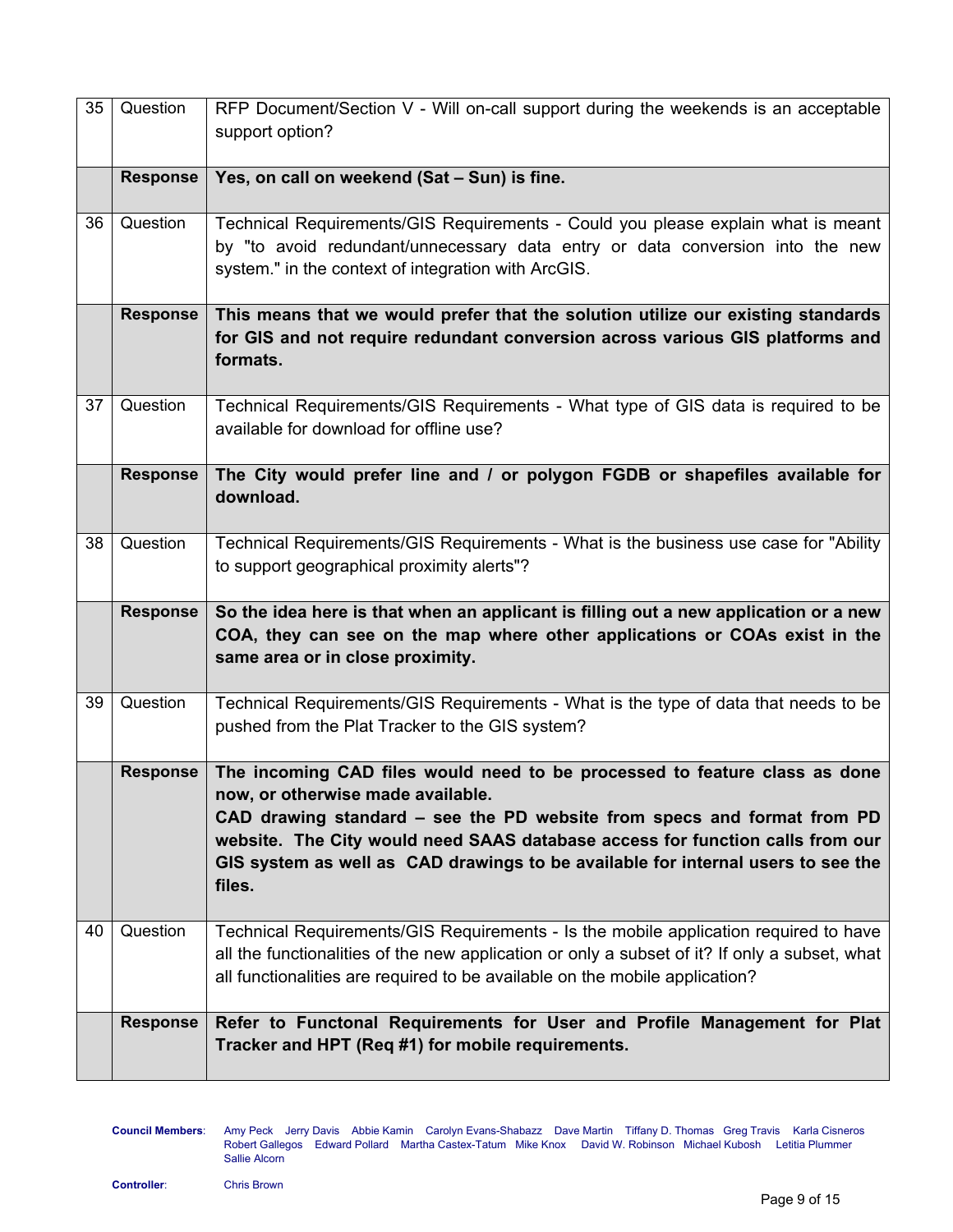| 41 | Question        | Exhibit VIII Pricing Workbook - Please share the expectation of Support and<br>Maintenance services to be performed during Implementation Period (In reference to                                                                                                                                                                                                                                                                                                                                                                                                                                                                                                                                                                                                    |
|----|-----------------|----------------------------------------------------------------------------------------------------------------------------------------------------------------------------------------------------------------------------------------------------------------------------------------------------------------------------------------------------------------------------------------------------------------------------------------------------------------------------------------------------------------------------------------------------------------------------------------------------------------------------------------------------------------------------------------------------------------------------------------------------------------------|
|    |                 | Ongoing section of Pricing Workbook). As per our understanding, support and<br>maintenance services will be provided Post Go-Live of the application.                                                                                                                                                                                                                                                                                                                                                                                                                                                                                                                                                                                                                |
|    | <b>Response</b> | This was to capture the ongoing software support /hosting costs required for<br>implementing the solution before transitioning to the postproduction support.<br>There will likely be phases in the solution deployment. These admin issues will<br>require support during the implementation pre-go live phase.                                                                                                                                                                                                                                                                                                                                                                                                                                                     |
| 42 | Question        | Can you explain your current process with CAD files to verify placement of your plats?<br>Is this process done manually?                                                                                                                                                                                                                                                                                                                                                                                                                                                                                                                                                                                                                                             |
|    | <b>Response</b> | Please see response to question 1. Templates for proper CAD file are available<br>here:<br>http://www.houstontx.gov/planning/docs_pdfs/registry_instr.pdf<br>The mapping (point) placement of HPT was not implemented.                                                                                                                                                                                                                                                                                                                                                                                                                                                                                                                                               |
| 43 | Question        | When the CAD files are verified, what system do you use to convert them to GIS?<br>Is the converted GIS file uploaded to the City's ESRI system?                                                                                                                                                                                                                                                                                                                                                                                                                                                                                                                                                                                                                     |
|    | <b>Response</b> | See response to question no. 1 for the procedure we use.                                                                                                                                                                                                                                                                                                                                                                                                                                                                                                                                                                                                                                                                                                             |
| 44 | Question        | Can you explain the process for Recordation?<br>Is it in current scope of the project?                                                                                                                                                                                                                                                                                                                                                                                                                                                                                                                                                                                                                                                                               |
|    | <b>Response</b> | Yes, it is in the scope of the project. After the plat is approved, it must be<br>formally recorded with Harris County Clerk's office. This is one-on-one meeting<br>between planning staff and the applicant. Physical document is a mylar. The<br>mylar is the physical approval document with the signatures on it. The final step<br>for the applicant to close out the application is to submit the final mylar as CAD<br>drawing, which will be replicated to GIS and pushed out to Harris County and<br>HCAD as a web service. In this way, both Harris County and HCAD receive the<br>final polygon information from the CAD drawing from whence the Mylar was<br>derived. Harris County scans the mylar but doesn't currently accept digital<br>signatures. |
| 45 | Question        | Can you explain what you mean by registry drawing files?<br>Are these different from the CAD files for plat verification?                                                                                                                                                                                                                                                                                                                                                                                                                                                                                                                                                                                                                                            |
|    | <b>Response</b> | Applicants upload the CAD drawing (registry drawing) to Plat Tracker using the<br>"Verify Plat Location" under the Plat Submittal menu option. To upload the file,<br>the applicant needs to provide the County where the new subdivision will be<br>located and the scale factor. After the drawing is successfully uploaded, the                                                                                                                                                                                                                                                                                                                                                                                                                                   |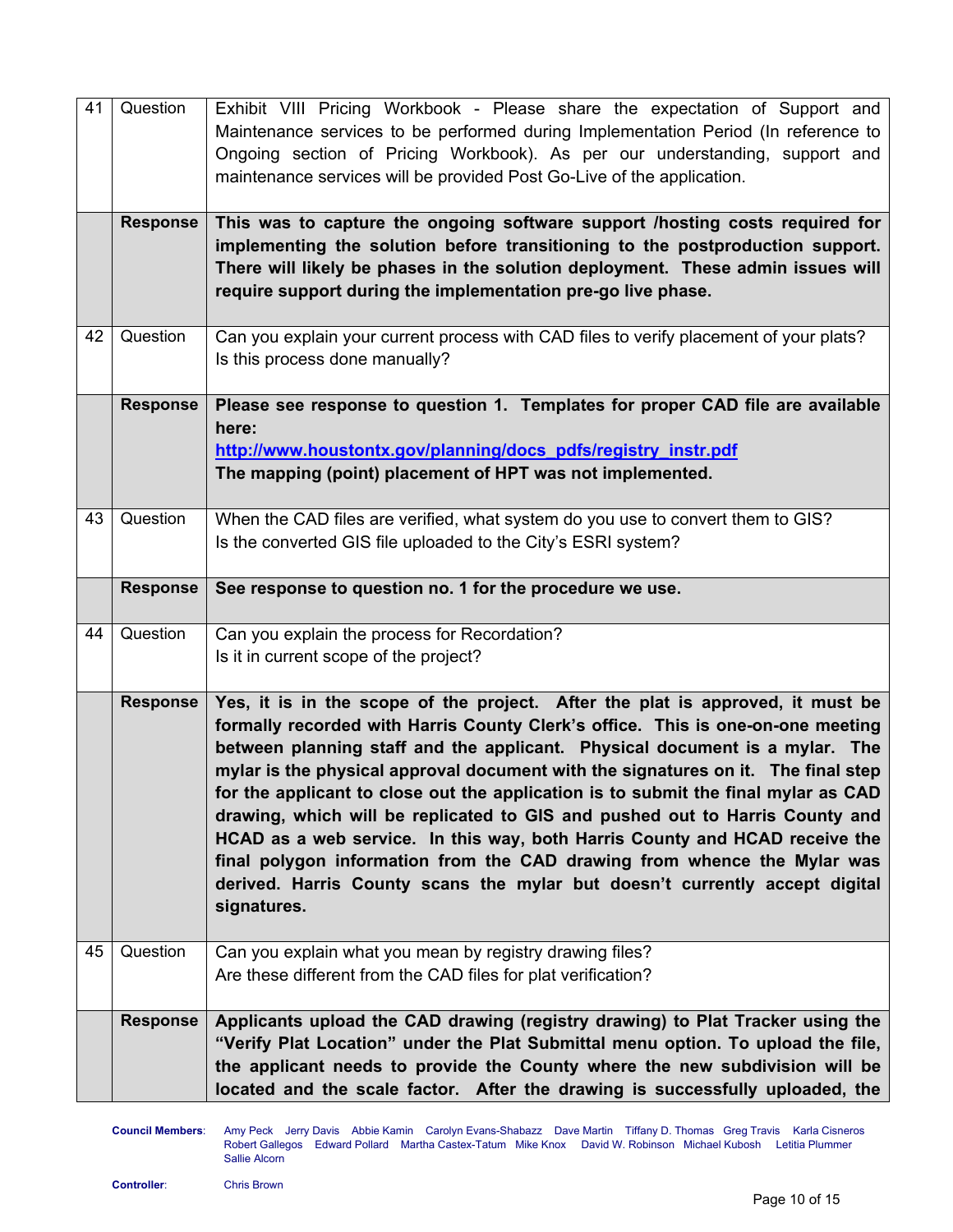|    |                 | applicant verifies that it falls at the correct location using a web map (see<br>question 25)<br>If the boundary does not align correctly, the applicant should make modifications<br>and try again.                     |
|----|-----------------|--------------------------------------------------------------------------------------------------------------------------------------------------------------------------------------------------------------------------|
| 46 | Question        | Can you explain what you mean by the ability to view information external to the<br>application for verifying the information (e.g. HCAD information for subdivision name, lot<br>name etc.)? Is this an interface?      |
|    | <b>Response</b> | This is not an interface with HCAD for this, but rather visibility into our GIS data.<br>The HCAD data that needs to be visible is already available within our in-house<br>GIS data.                                    |
| 47 | Question        | <b>Exhibit VI: Functional Requirements</b><br>Plat submittal: Class 3 plats options: Multiple application types eg C3P, C3N etc<br>Is vendor required to process these types of application?                             |
|    | <b>Response</b> | Yes. Examples are in the user guide:<br>https://edrc.houstontx.gov/edrc/Documents/PlatTracker-Applicant-User-<br>Guide.pdf                                                                                               |
| 48 | Question        | <b>Exhibit VI: Functional Requirements</b><br>Approval and certifications: Adapt to regulatory changes CPC101 and Chap 42<br>ordinance changes.<br>Please give document reference for Chap 42?                           |
|    | <b>Response</b> | Link to municode:<br>https://library.municode.com/tx/houston/codes/code_of_ordinances?nodeld=CO<br>OR CH42SUDEPL                                                                                                         |
| 49 | Question        | Is there a physical copy of the pricing proposal required?                                                                                                                                                               |
|    | <b>Response</b> | Yes. As per the instructions in the RFP, it is required and it is a file titled/labeled<br>"Exhibit VIII Pricing Workbook RFP S49-T29421 SW App and Svcs PT_HPT.xlsx"                                                    |
| 50 | Question        | Where can vendors access exhibits X and Y, referenced in Section 2.0 "Submission<br>Requirements"?                                                                                                                       |
|    | <b>Response</b> | Page 28 of RFP<br>This looks like a terminology error on the RFP. Exhibit X and Exhibit Y should be<br>restated as Exhibit VI and Exhibit VII, which correspond to the technical and<br>functional requirement exhibits. |
| 51 | Question        | Please clarify what would qualify as a youth program feature, as referenced in Section<br>2.0 "Submission Requirements"? Would internships count?                                                                        |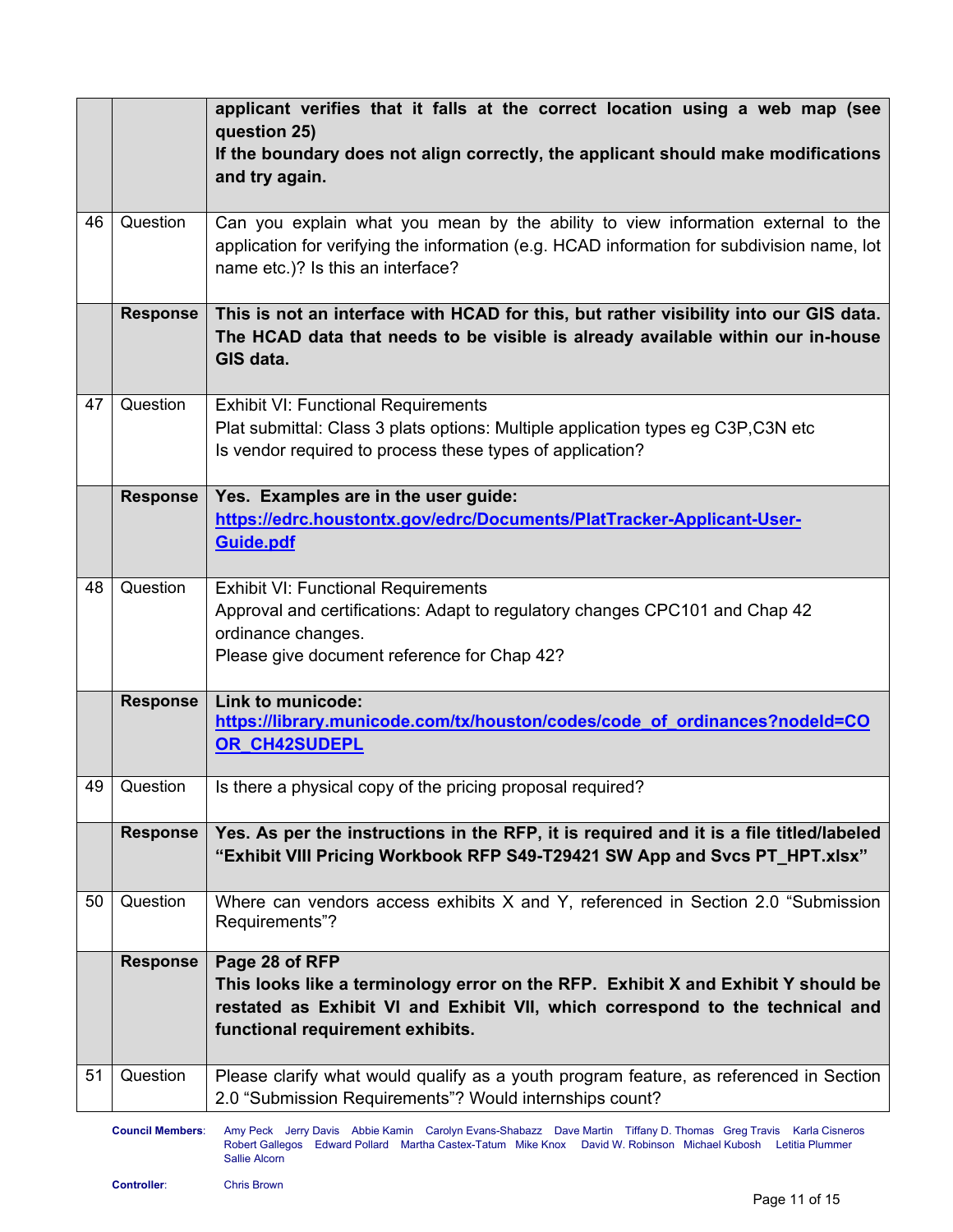|    | Response        | Under Section 13 - Client References, paragraph 13.5: Please disregard this<br>requirement/reference as it does not pertain to this project.                                                                                                                                                                                                                                                                                                                                                 |
|----|-----------------|----------------------------------------------------------------------------------------------------------------------------------------------------------------------------------------------------------------------------------------------------------------------------------------------------------------------------------------------------------------------------------------------------------------------------------------------------------------------------------------------|
| 52 | Question        | Section 3 of the RFP mentions that mobile inspections are among the features that<br>would be part of the solution. Can you please provide details as to the specific<br>inspection needs for Plat Tracking and Historic Preservation Tracking?                                                                                                                                                                                                                                              |
|    | <b>Response</b> | There is no inspection for Plat Tracker.<br>For Historic Preservation Tracker, locations are primarily points as opposed to<br>plat polygons. We would desire the applicant to be able to input information via<br>address or point on a map and upload pictures at time of making an application<br>for Certificate of Appropriateness (COA)<br>Currently ArcGIS Collector is used to enter information for Historic Team in the<br>field, but it is limited data and not connected to HPT. |
| 53 | Question        | Are the inspectors for plat tracking and for Historical preservation the same group of<br>individuals or are they two different groups?                                                                                                                                                                                                                                                                                                                                                      |
|    | <b>Response</b> | They are different groups / staff in different divisions of the department.                                                                                                                                                                                                                                                                                                                                                                                                                  |
| 54 | Question        | Can you please provide a sample inspection form for both Plat Tracking and Historic<br>Preservation?                                                                                                                                                                                                                                                                                                                                                                                         |
|    | <b>Response</b> | For HPT, the information collected while out in the field includes the columns in<br>the attached file:<br><b>HPT_Field_Form.xlsx</b>                                                                                                                                                                                                                                                                                                                                                        |
| 55 | Question        | The RFP states that you are using Clickbook for third-party scheduling. Please provide<br>details about the third parties involved and describe the third party scheduling process.                                                                                                                                                                                                                                                                                                          |
|    | <b>Response</b> | There are none. The solution needs to have scheduling abilities included.                                                                                                                                                                                                                                                                                                                                                                                                                    |
| 56 | Question        | Are the plan review teams the same for both Plat Tracking and Historic Preservation?                                                                                                                                                                                                                                                                                                                                                                                                         |
|    | <b>Response</b> | Same as question number 53 - They are different groups / staff in different<br>divisions of the department.                                                                                                                                                                                                                                                                                                                                                                                  |
| 57 | Question        | In Tab 3 of Exhibit VIII, there are 9 Implementation Services listed. How do these<br>services relate to the deliverables listed in Section 7, Table 14 "Minimum list of<br>Deliverables"? Should vendors determine which deliverables will be delivered as part of<br>each implementation service?                                                                                                                                                                                          |
|    | <b>Response</b> | A minimum list of vendor deliverables was provided in the SOW. The vendors can<br>map those deliverables to the services provided and add any additional<br>deliverables they deem necessary as part of the implementation services.                                                                                                                                                                                                                                                         |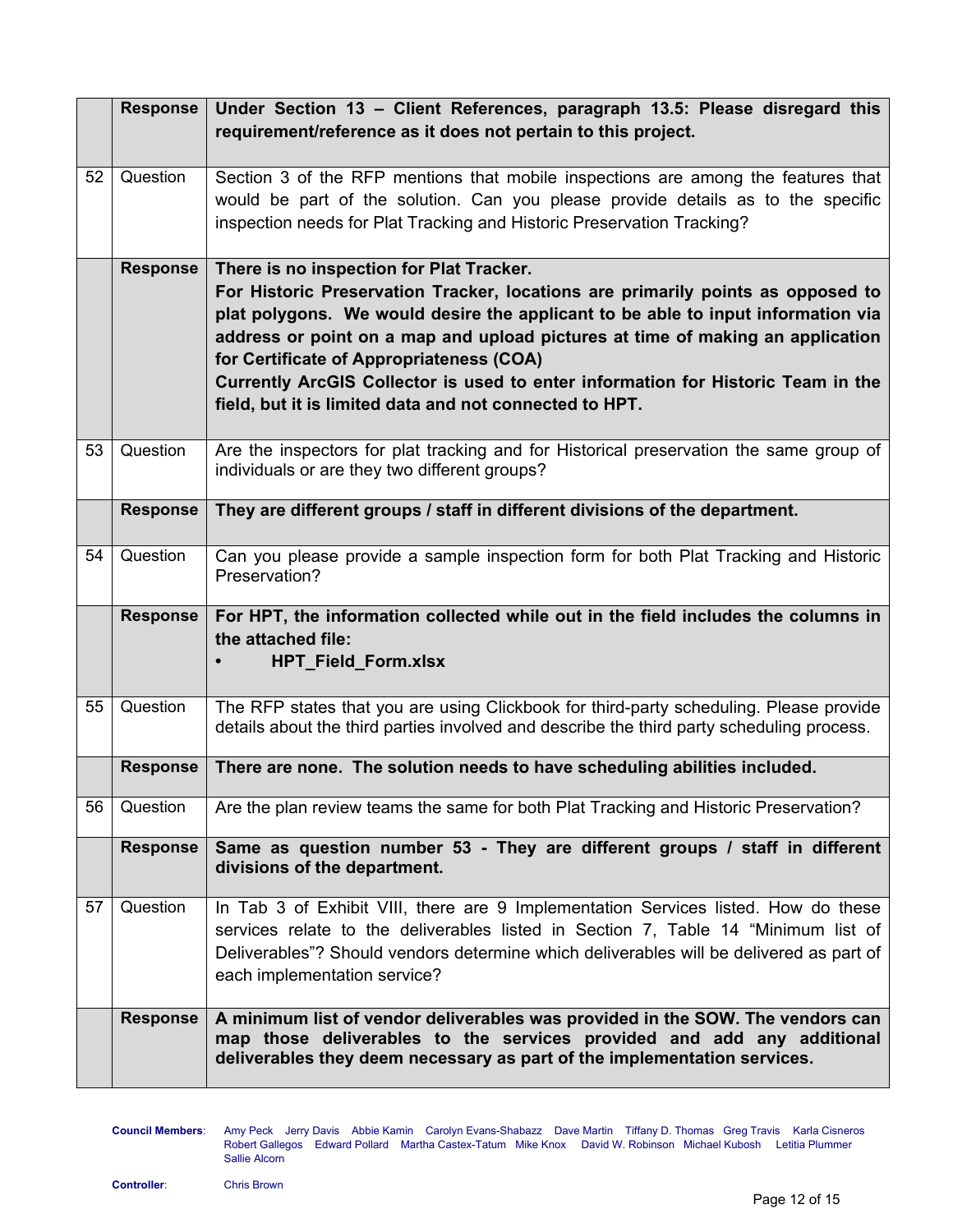| 58 | Question        | May we please get a list of the participants from today's interest call?                                                                                                                                                                                                                                                                                                                                                                     |
|----|-----------------|----------------------------------------------------------------------------------------------------------------------------------------------------------------------------------------------------------------------------------------------------------------------------------------------------------------------------------------------------------------------------------------------------------------------------------------------|
|    | <b>Response</b> | The list of participants that attended the Pre-Proposal Conference was posted on<br>the City's Strategic Procurement Division website along with the Request for<br>Proposals document and attachments.                                                                                                                                                                                                                                      |
| 59 | Question        | How may we access the e-bid website to find the documents and additional<br>information?                                                                                                                                                                                                                                                                                                                                                     |
|    | <b>Response</b> | This is the link for all the City of Houston's formal bids and RFP's:<br>https://purchasing.houstontx.gov/bid_download.aspx                                                                                                                                                                                                                                                                                                                  |
| 60 | Question        | On page 4 the City states they use ChasePay for online payments. Is the City open to<br>using other payment processors?                                                                                                                                                                                                                                                                                                                      |
|    | <b>Response</b> | No, the City will not accept other payment processors.                                                                                                                                                                                                                                                                                                                                                                                       |
| 61 | Question        | On page 6, can the City provide an exact number of users? This is typically required in<br>order to provide licensing costs for SaaS applications.                                                                                                                                                                                                                                                                                           |
|    | <b>Response</b> | <b>For PlatTracker:</b><br>81 user accounts of Planning Department personnel that use PlatTracker.<br>NON-PD active users: 186 (This includes 22 users in addressing group)<br>For HPT:<br><b>Applicant: 880</b><br><b>Planner: 12</b>                                                                                                                                                                                                       |
| 62 | Question        | On page 6, does the City still require interfacing to PowerBI if an analytics tool is<br>included in the proposed solution at no additional cost?                                                                                                                                                                                                                                                                                            |
|    | <b>Response</b> | If the solution has its own analytics then no, PowerBI is not necessary.                                                                                                                                                                                                                                                                                                                                                                     |
| 63 | Question        | On page 8, can the City elaborate on the fourth bulleted item describing the "ability to<br>verify placement of the plat application in the parcel fabric"? Is the expectation that a<br>future state solution will verify the placement of the plat application in the parcel fabric,<br>or that the solution will have capabilities to accept applications and documents that<br>contain the required CAD or GIS data in order to do this? |
|    | <b>Response</b> | The solution will have capabilities to accept applications and<br>The latter.<br>documents that contain the required CAD or GIS data.                                                                                                                                                                                                                                                                                                        |
| 64 | Question        | On page 8, referencing Electronic Plan Review (EPR) tool. Can you confirm this is<br>Avolve/ProjectDox?                                                                                                                                                                                                                                                                                                                                      |
|    | <b>Response</b> | PD currently does not have any EPR solution. The Permitting Department is<br>using ProjectDox and is one of interfaces called out in table 1 for the HPT<br>application. We had captured that as our notes when we were developing the<br>initial SOW. There is no integration with ProjectDox                                                                                                                                               |
| 65 | Question        | Page 6, Data Conversion Scope, the City refers to just the Plat Tracker application<br>here, however on page 10 under section 11.A.I.V.3 both systems are referenced. Does<br>the City require data conversion from the Historical Preservation Tracker System? Also,<br>what is the format of the Plat Tracker data and how many historical records does the                                                                                |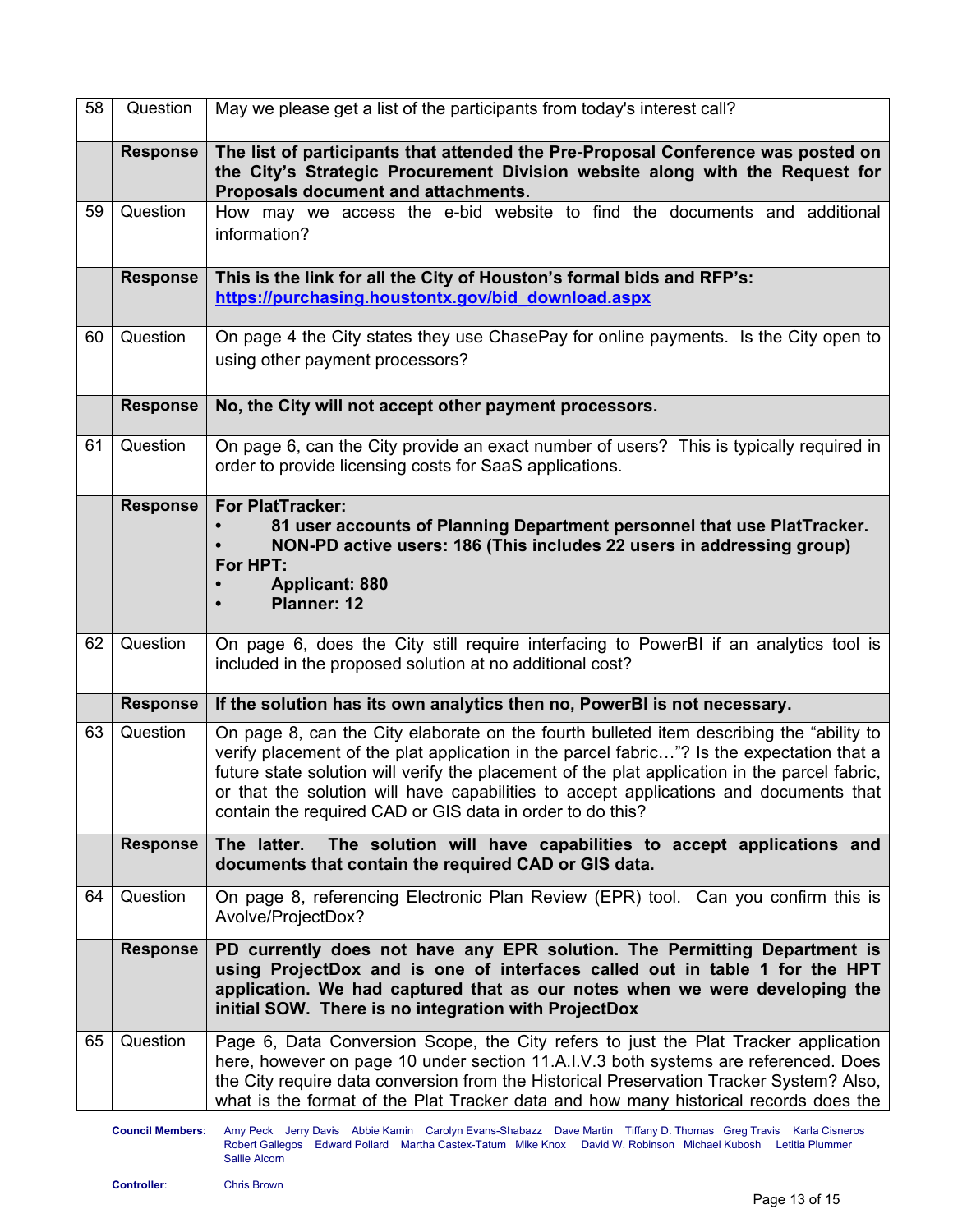|    |                 | City estimate will be required to be converted?                                                                                                                                                                                                                                                                                                                         |
|----|-----------------|-------------------------------------------------------------------------------------------------------------------------------------------------------------------------------------------------------------------------------------------------------------------------------------------------------------------------------------------------------------------------|
|    | <b>Response</b> | Yes, there are databases for PlatTracker and HPT.<br>Format is SQL Server<br>databases. However, applications have windows file folders with associated 20-<br>40 files per application. The solution will need to reference these files or make<br>them part of the database itself. The HPT SQL server database has the files<br>stored inside. PlatTracker does not. |
| 66 | Question        | Data Conversion, what is the format of the legacy data in the Plat Tracker and Historical<br>Preservation Tracker systems and how many historical records does the City estimate<br>will be required to be converted from both systems?                                                                                                                                 |
|    | <b>Response</b> | Please see the response to question no. 22 for volume.<br>The total record/row count in HPT is 21,703                                                                                                                                                                                                                                                                   |
| 67 | Question        | Section 2.0 – Background, page 6, the City refers to a process for applicants to upload<br>CAD files and have those processed into GIS data. Is it the intent that the proposed<br>solution supports or replaces this existing process?                                                                                                                                 |
|    | <b>Response</b> | Replace it if possible, support / integrate otherwise.                                                                                                                                                                                                                                                                                                                  |
| 68 | Question        | Do you anticipate extending the bid due date?                                                                                                                                                                                                                                                                                                                           |
|    | <b>Response</b> | Letter of Clarification No. 1 was issued extending Solicitation Due Date to<br>October 22, 2020.                                                                                                                                                                                                                                                                        |
| 69 | Question        | What additional details are you willing to provide, if any, beyond what is stated in bid<br>documents concerning how you will identify the winning bid?                                                                                                                                                                                                                 |
|    | <b>Response</b> | The Request for Proposals document specifically states the process for selecting<br>a proposer.                                                                                                                                                                                                                                                                         |
| 70 | Question        | bid<br>nationwide free<br>notification website<br>Was this<br>the<br>bid<br>posted<br>to<br>at<br>www.mygovwatch.com/free?                                                                                                                                                                                                                                              |
|    | <b>Response</b> | No.                                                                                                                                                                                                                                                                                                                                                                     |
| 71 | Question        | Other than your own website, where was this bid posted?                                                                                                                                                                                                                                                                                                                 |
|    | <b>Response</b> | The RFP was published in the Houston Business Journal and the City's Strategic<br><b>Procurement Division ebid website.</b>                                                                                                                                                                                                                                             |
| 72 | Question        | I understand Shanita with OBO was on the call, but I did not get her email address.<br>Are you able to share it?                                                                                                                                                                                                                                                        |
|    | <b>Response</b> | <b>Shanita Pettway</b><br><b>Office of Business Opportunity</b><br>611 Walker Street, 7th Floor<br>Houston, Texas 77002<br>P  832.393.0635<br>F  832.393.0647<br>Shanita.Pettway@Houstontx.gov                                                                                                                                                                          |